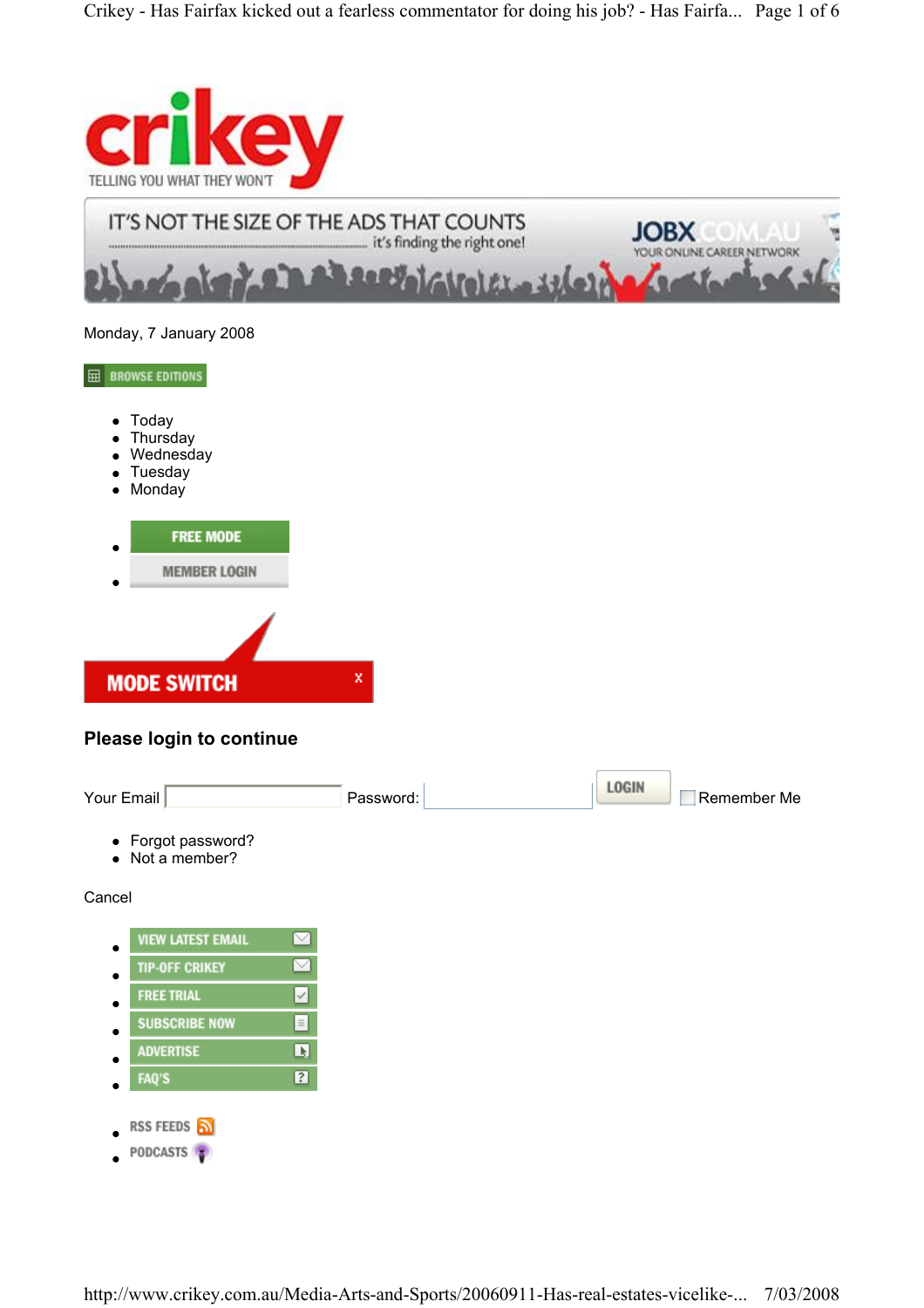Crikey - Has Fairfax kicked out a fearless commentator for doing his job? - Has Fairfa... Page 2 of 6



- Media Arts & Sports
- Article

 $\Box$  Text Print Send

# Has Fairfax kicked out a fearless commentator for doing his job?

Monday, 11 September 2006

Sophie Black writes:

## Share / Save Article

• Digg • Rss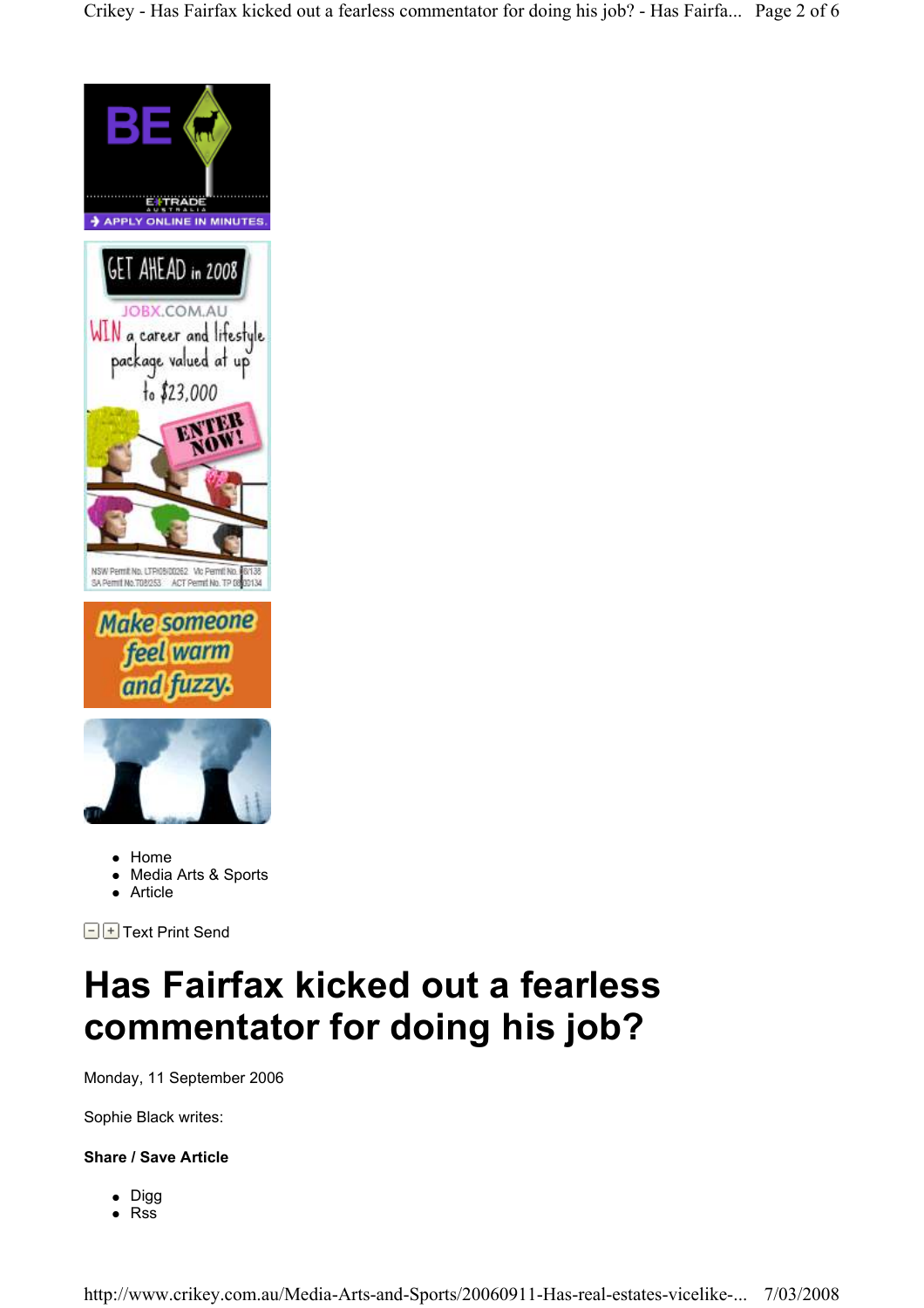- Newsvine
- Del.icio.us
- Kwoff
- Facebook
- StumbleUpon

## Top Section Tags

- mental-disintegration
- cricket-match
- $\bullet$  smh
- ninemsn-news
- sydney-morning-herald

### Article Tags

 $\bullet$ 

As a rule, real estate agents are not to be trifled with. So it was always going to be risky for property commentator Louis Christopher when he decided to publicly attack the all-powerful membership body Real Estate Institute of Victoria (REIV). So risky that it may have cost him his job.

Last Thursday, in the Fairfax-owned Australian Property Monitor's Home Price Guide newsletter, Christopher accused the REIV and "some of its inner circle of crooked agents" of "grossly unethical behaviour". But the commentator may have underestimated the wrath of real estate agents and their influence on Fairfax as huge advertisers.



Christopher accused the REIV of reducing the "level of bad news in the market place by controlling the information provided to the media" and making "a profit out of the data by reselling it back to real estate agents." He went on:

In my opinion, this is grossly unethical behaviour. Real estate news and information should be freely available, independent and not subject to a conflict of interest. And agents should be free (and obligated) to give data back to anyone and not be a pawn of anticompetitive behaviour.

Christopher then promised that in the interests of disclosure APM intended to publish in full "all Melbourne auction results as one report on domain.com.au and on homepriceguide.com.au AHEAD of the print publications."

The pledge most likely sent Fairfax into a panic – Sydney and Melbourne real estate ad revenue combined is estimated to be worth more than \$100 million annually to the newspaper giant, so it doesn't pay to make them angry.

Which might explain why Fairfax have gone into apology overdrive. Enzo Raimondo, CEO of the REIV, told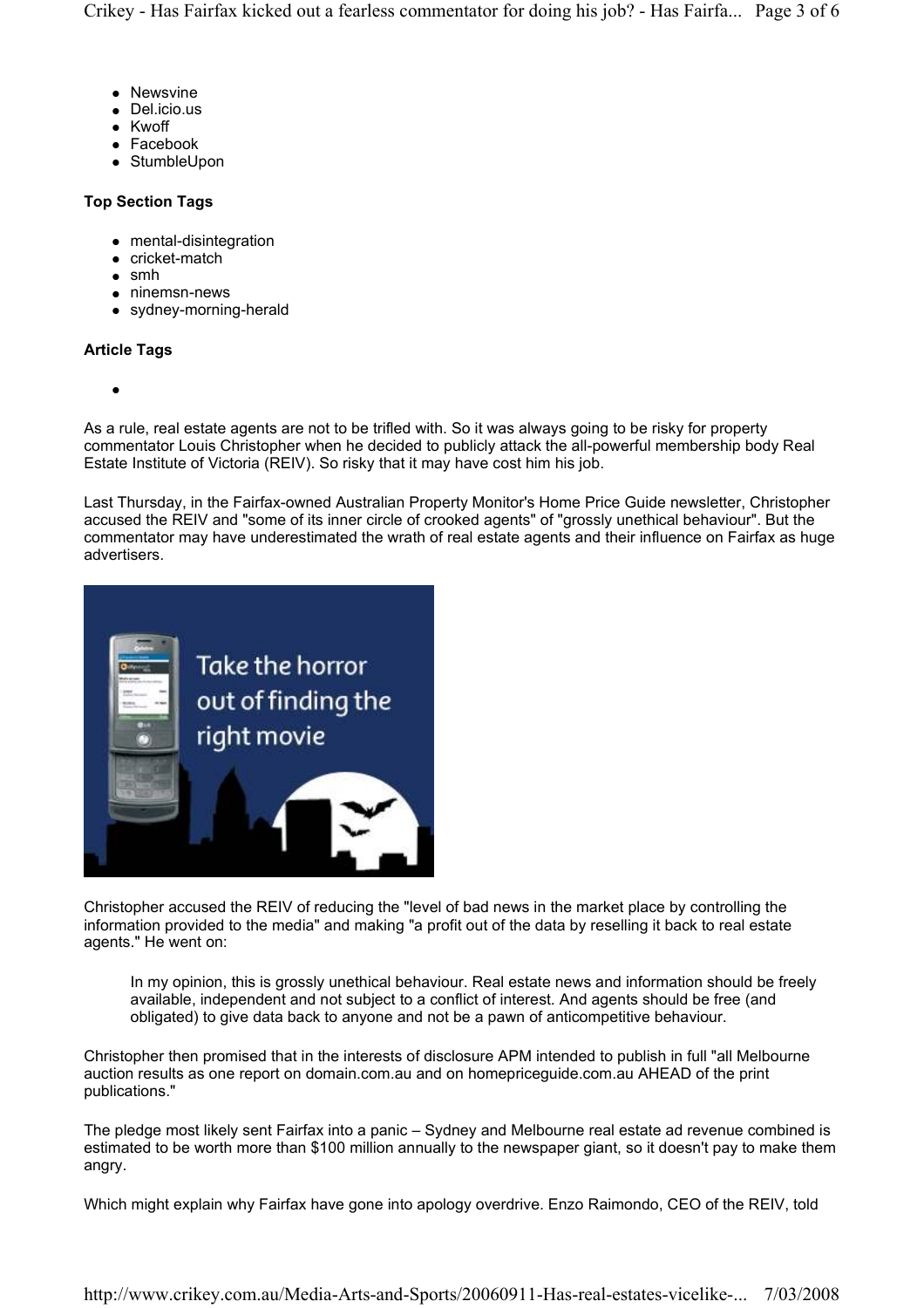Crikey this morning that the REIV is "disappointed by the statements of that individual" but "we understand that they are not reflective of the APM parent company Fairfax."

Crikey was told by APM that Louis Christopher is "on leave for a week". As for the commentator himself, Christopher summed up his position to Crikey in two words: "no comment".



You need to be a LOGGED IN Crikey Member to comment – Click here to start a Free Membership now.

No comments available yet for this article entry. Be the first to comment!

Back to top

# Related Articles

# Also in this section

- Last night's TV ratings
- The Age wins the Grand Prix of grovel
- And the Weekly Wankly Award goes to...not Patrick Swayze
- Flint: Don't blame the Royal Family for Harry's leak
- Media briefs and TV ratings
- What has Demetriou done to deserve the dough?
- Star fu\*king it's the Australian way
- Media briefs and TV ratings
- The Australian's Manne-hunt
- Media brief and last night's TV ratings



Get the full subscriber edition free for 3 weeks

Email Address

GO

**CRIKEY SOCK SALE!**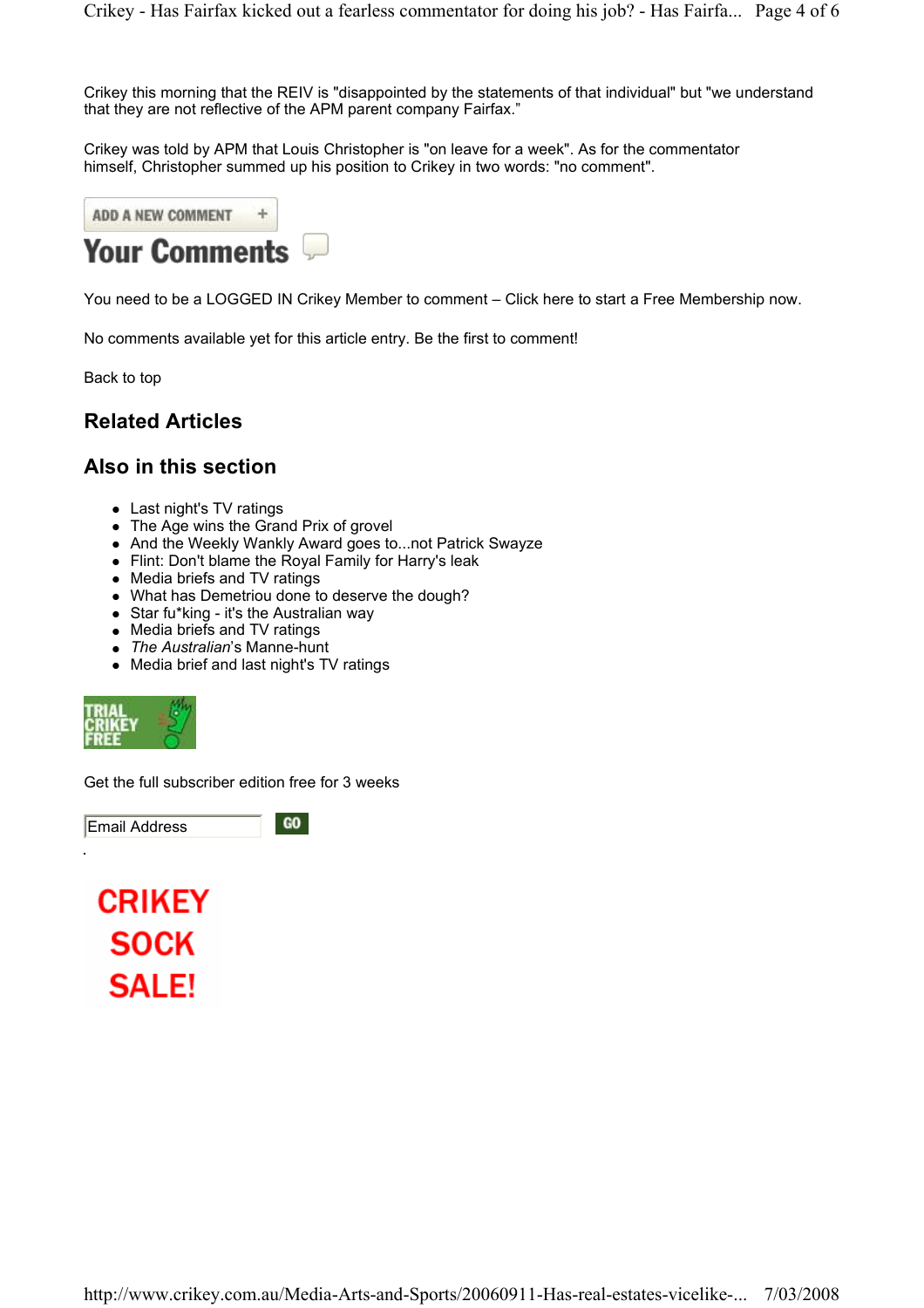Crikey - Has Fairfax kicked out a fearless commentator for doing his job? - Has Fairfa... Page 5 of 6





#### 1. Instant Access

Read our best member-only stories

#### 2. Have Your Say

Contribute or comment on stories and forums

#### 3. Election Campaign Coverage

News, comment and up to the minute analysis



- Lachlan's ConsMedia bid flawed from the beginning
- Let's be honest about this banking bloodbath
- Tips and rumours